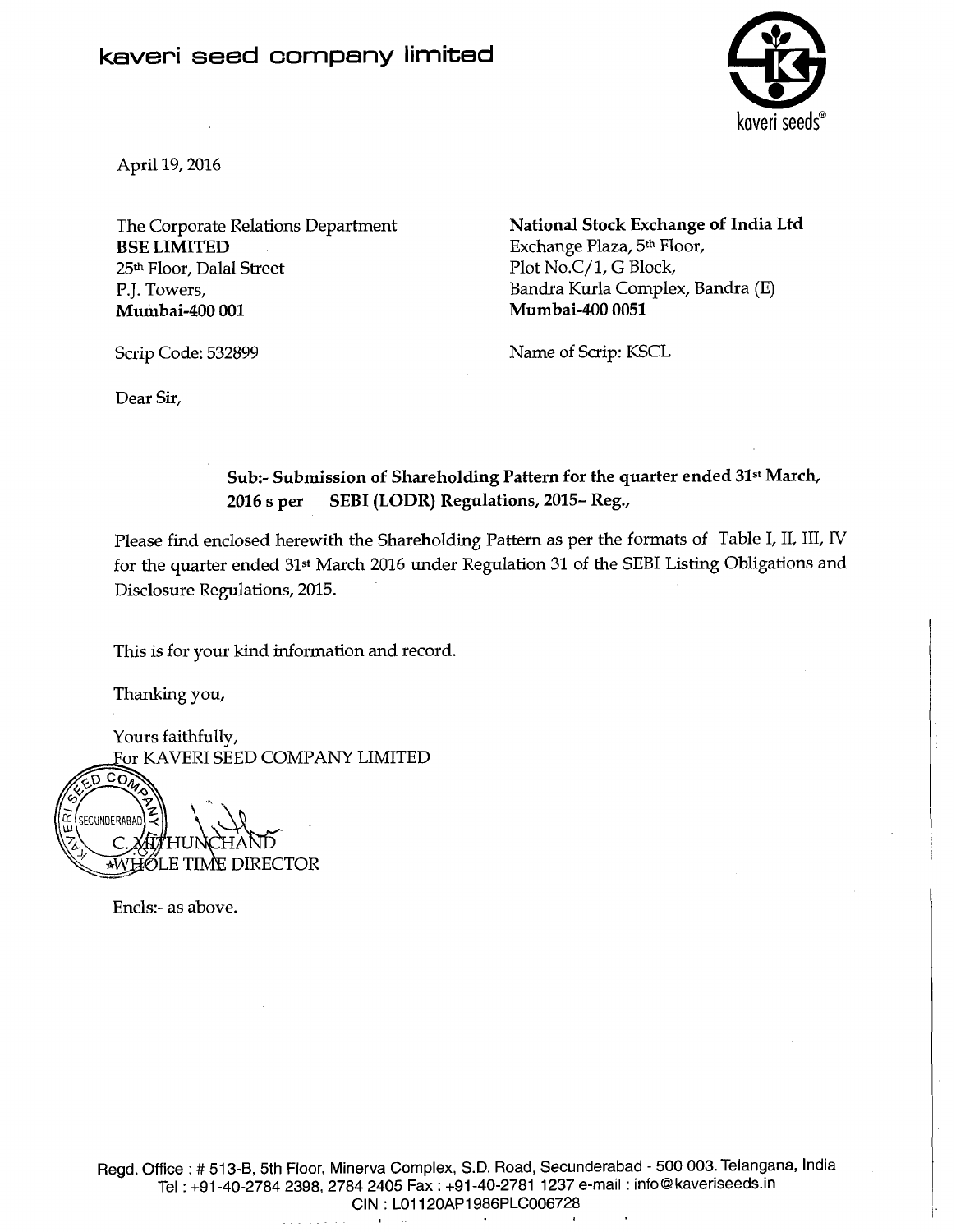| <b>Holding of Specified Securities</b>                                                                                                     |      |     |
|--------------------------------------------------------------------------------------------------------------------------------------------|------|-----|
| <b>Annexure - I</b>                                                                                                                        |      |     |
| 1. Name of Listed Entity:   KAVERI SEED COMPANY LIMITED                                                                                    |      |     |
| <b>INSE: KSCL</b><br>2. Scrip Code/Name of Scrip/Class of Security<br>BSE: 532899                                                          |      |     |
| 3. Share Holding Pattern Filed under: Reg. 31(1)(a)/Reg. 31(1)(b)/Reg. 31(1)(c)                                                            |      |     |
| a. If under 31(1)(b) then indicate the report for Quarter ending<br>31-03-2016                                                             |      |     |
| b. If under 31(1)(c) then indicate date of allotment/extinguishment                                                                        |      |     |
| 4. Declaration: The Listed entity is required to submit the following declaration to the extent of submission of information:-             |      |     |
|                                                                                                                                            |      |     |
| Particulars                                                                                                                                | Yes* | No* |
| Whether the Listed Entity has issued any partly paid up shares?                                                                            |      | No  |
| Whether the Listed Entity has issued any Convertible Securities or Warrants?                                                               |      | No. |
| $\overline{3}$<br>Whether the Listed Entity has any shares against which depository receipts are issued?                                   |      | No  |
| Whether the Listed Entity has any shares in locked-in?                                                                                     |      | No  |
| Whether any shares held by promoters are pledge or otherwise encumbered?                                                                   |      | No  |
| * If the Listed Entity selects the option 'No' for the questions above, the columns for the partly paid up shares, Outstanding Convertible |      |     |
| Securities/Warrants, depository receipts, locked-in shares, No of shares pledged or otherwise encumbered by promoters, as                  |      |     |
| applicable, shall not be displayed at the time of dissemination on the Stock Exchange website. Also wherever there is 'No' declared        |      |     |
| by Listed Entity in above table the values will be considered as 'Zero' by default on submission of the format of holding of specified     |      |     |
| securities.                                                                                                                                |      |     |
|                                                                                                                                            |      |     |

 $\ddot{\phantom{1}}$ 

 $\langle g \rangle$ 

 $\mathcal{L}^{\text{max}}_{\text{max}}$  , where  $\mathcal{L}^{\text{max}}_{\text{max}}$ 

 $\sim$   $\sim$ 

 $\sim 10^{11}$  km s  $^{-1}$ 

 $\sim$ 

 $\mathbb{V}_\mathcal{S}$ 



For KAVERI SEED COMPANY LTD.

 $\tilde{\mathbf{r}}$ 

Whole Time Birector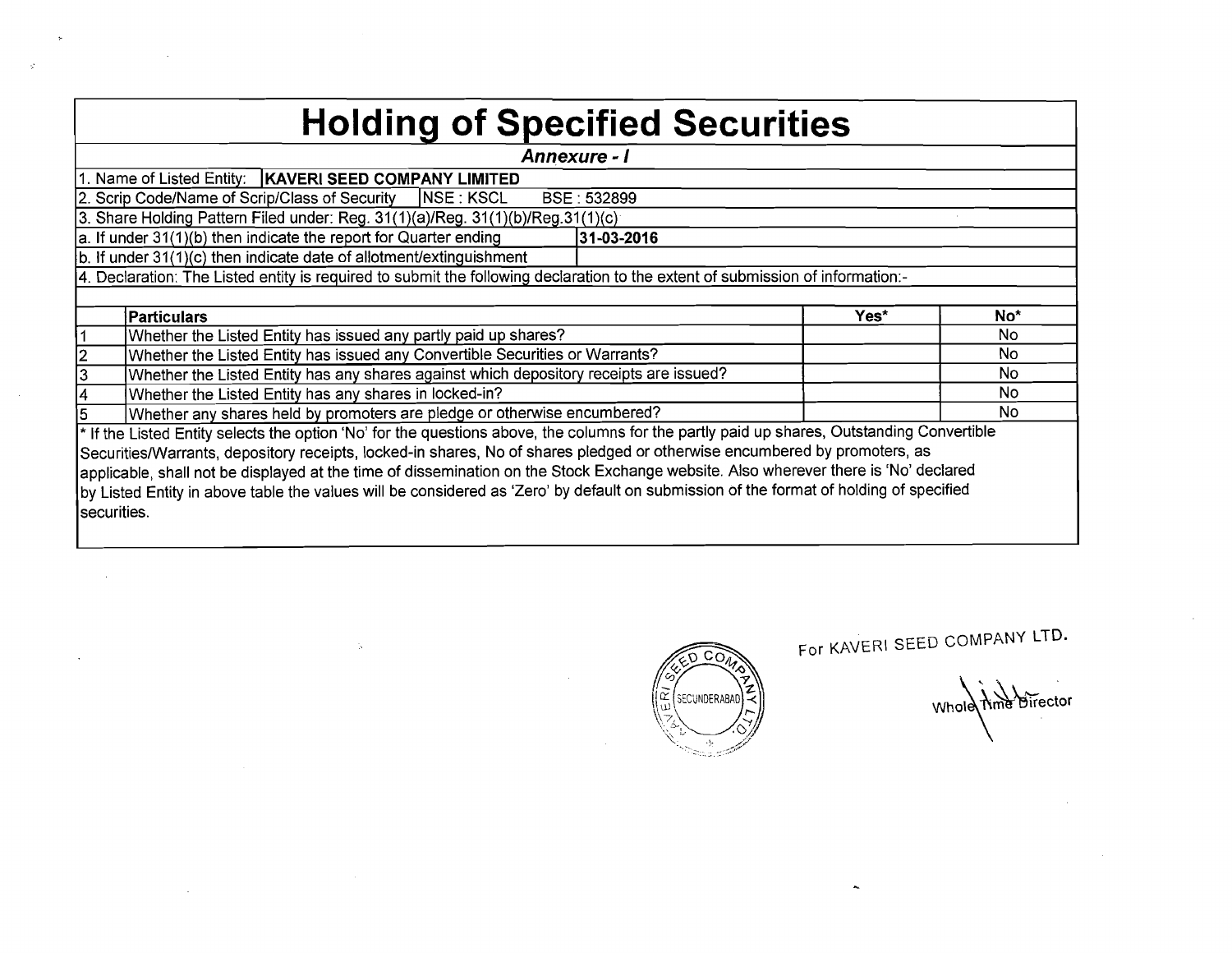|                           | Table I - SUMMARY STATEMENT HOLDING OF SPECIFIED SECURITIES<br><b>Number of Votting Rights</b> |                                                                                                                                                                                                                                                                                                                                                                                                                                                      |          |                                           |             |          |                                                                 |                                                           |              |                                             |                                                    |                                                                                                                          |                                                                            |  |                                           |                                                        |                          |                                                                      |
|---------------------------|------------------------------------------------------------------------------------------------|------------------------------------------------------------------------------------------------------------------------------------------------------------------------------------------------------------------------------------------------------------------------------------------------------------------------------------------------------------------------------------------------------------------------------------------------------|----------|-------------------------------------------|-------------|----------|-----------------------------------------------------------------|-----------------------------------------------------------|--------------|---------------------------------------------|----------------------------------------------------|--------------------------------------------------------------------------------------------------------------------------|----------------------------------------------------------------------------|--|-------------------------------------------|--------------------------------------------------------|--------------------------|----------------------------------------------------------------------|
| Cate<br>gory)<br>$\omega$ | Category of<br>shareholder<br>(11)                                                             | No.s<br>No. of<br> No. of Total nos.<br><b>Shareh</b><br>No.s of<br>fully<br><b>Share</b><br>оf<br>share<br>olding<br>shares<br>paid up<br>Parti<br>holders<br>as a %<br>heid<br>s<br>$(VII)$ =<br>equity<br>of total<br>under<br>у<br>(III)<br><b>Share</b><br>paid-<br>lying<br>$ (IV)+(V)+(V) $<br>no. of<br>heid<br>Depo<br>up<br>IJ<br>shares<br><b>No of Voting</b><br>(IV)<br>sitory<br>(calcula<br>equit<br><b>Rights</b><br>Recei<br>ted as |          |                                           |             |          |                                                                 |                                                           |              | held in each class of<br>securities<br>(IX) | Total<br>as a<br>$%$ of                            | No. of<br><b>Shares</b><br><b>Underl</b><br>ying<br>Outsta<br>ting<br>conver<br>tible                                    | Shareholdi<br>ng,<br>as a %<br>assuming<br>full<br><b>conversion</b><br>οf |  | Number of<br>Locked in<br>shares<br>(XII) | <b>Number</b><br>pledged<br>or<br>otherwis<br>encumbe  | οf<br><b>Shares</b><br>е | Number<br>of<br>equity<br>shares<br>held<br>in<br>demateria<br>lized |
|                           |                                                                                                |                                                                                                                                                                                                                                                                                                                                                                                                                                                      |          | <b>Shar</b><br>е<br>held<br>$\mathcal{N}$ | pts<br>(VI) | や        | per<br>SCRR.1<br>957)<br>(VIII)<br>As a %<br>оf<br>(A+B+C<br>2) | Class<br>Class<br>Total<br>Other<br>Equity<br>x<br>s<br>v |              | $(A+B+C)$                                   | ies<br>(includ<br>ing<br>Warra<br>nts)<br>$\infty$ | securit convertible<br>securities(<br>as a %<br>of diluted<br>share<br>capital)<br>$(XI) = (VII) + ($<br>X)<br>As a % of | No.<br>As a %<br>(a)<br>of<br>total<br>shares<br>held<br>(b)               |  | red<br>No.<br>(a)                         | l As a<br>% of<br>l total<br>shar<br>es<br>held<br>(b) | form<br>(XIV)            |                                                                      |
| (A)                       | <b>Promoter &amp; Promoter Group</b>                                                           | 7                                                                                                                                                                                                                                                                                                                                                                                                                                                    | 39702749 | $\Omega$                                  | 0           | 39702749 |                                                                 | 57.49 39702749                                            | $\mathbf{0}$ | 39702749                                    | 57.4900                                            | 0                                                                                                                        | 57.4900                                                                    |  | 010.0000                                  |                                                        |                          | 00000 39702749                                                       |
| (B)                       | <b>Public</b>                                                                                  | 31921                                                                                                                                                                                                                                                                                                                                                                                                                                                | 29352346 | $\mathbf{0}$                              | 0           | 29352346 |                                                                 | 42.51 29352346                                            | 0            | 29352346                                    | 42.5100                                            | $\Omega$                                                                                                                 | 42.5100                                                                    |  | $0$ 0.0000                                | <b>NA</b>                                              | <b>NA</b>                | 29327275                                                             |
| (C)                       | Non Promoter-Non Public                                                                        | 0                                                                                                                                                                                                                                                                                                                                                                                                                                                    | 0        | 0                                         | 0           | 0        |                                                                 | 0                                                         |              | 0                                           | 0.0000                                             | $\mathbf{O}$                                                                                                             | 0.0000                                                                     |  | 0   0.0000                                | <b>NA</b>                                              | <b>NA</b>                | $\mathbf 0$                                                          |
| (C1)                      | Shares underlying DRs                                                                          | 0                                                                                                                                                                                                                                                                                                                                                                                                                                                    | 0        | 0                                         | 0           | 0        |                                                                 | 0                                                         | 0            | 0.                                          | 0.0000                                             | $\mathbf{0}$                                                                                                             | 0.0000                                                                     |  | 0   0.0000                                | <b>NA</b>                                              | <b>NA</b>                | 0                                                                    |
| (C2)                      | Shares held by Employee Trusts                                                                 | 0                                                                                                                                                                                                                                                                                                                                                                                                                                                    | 0        | 0                                         | 0           | 0        | $\overline{0}$                                                  | 0.                                                        | 0            | 0                                           | 0.0000                                             | $\mathbf{O}$                                                                                                             | 0.0000                                                                     |  | 0 10.0000                                 | <b>NA</b>                                              | <b>NA</b>                | O                                                                    |
|                           | <b>Total</b>                                                                                   | 31928                                                                                                                                                                                                                                                                                                                                                                                                                                                | 69055095 | $\mathbf{0}$                              | 0           | 69055095 |                                                                 | 0 69055095                                                |              | 69055095                                    | 100.0000                                           | 0                                                                                                                        | 100.0000                                                                   |  | 0 0.0000                                  |                                                        |                          | 69030024                                                             |

 $\sim$ 

<u> ၁၀၇</u> SECUNDERABAD œ

For KAVERI SEED COMPANY LTD.

 $\sim$   $\sim$ 

Whole Nine Director

 $\ddot{\phantom{a}}$ 

 $\sim$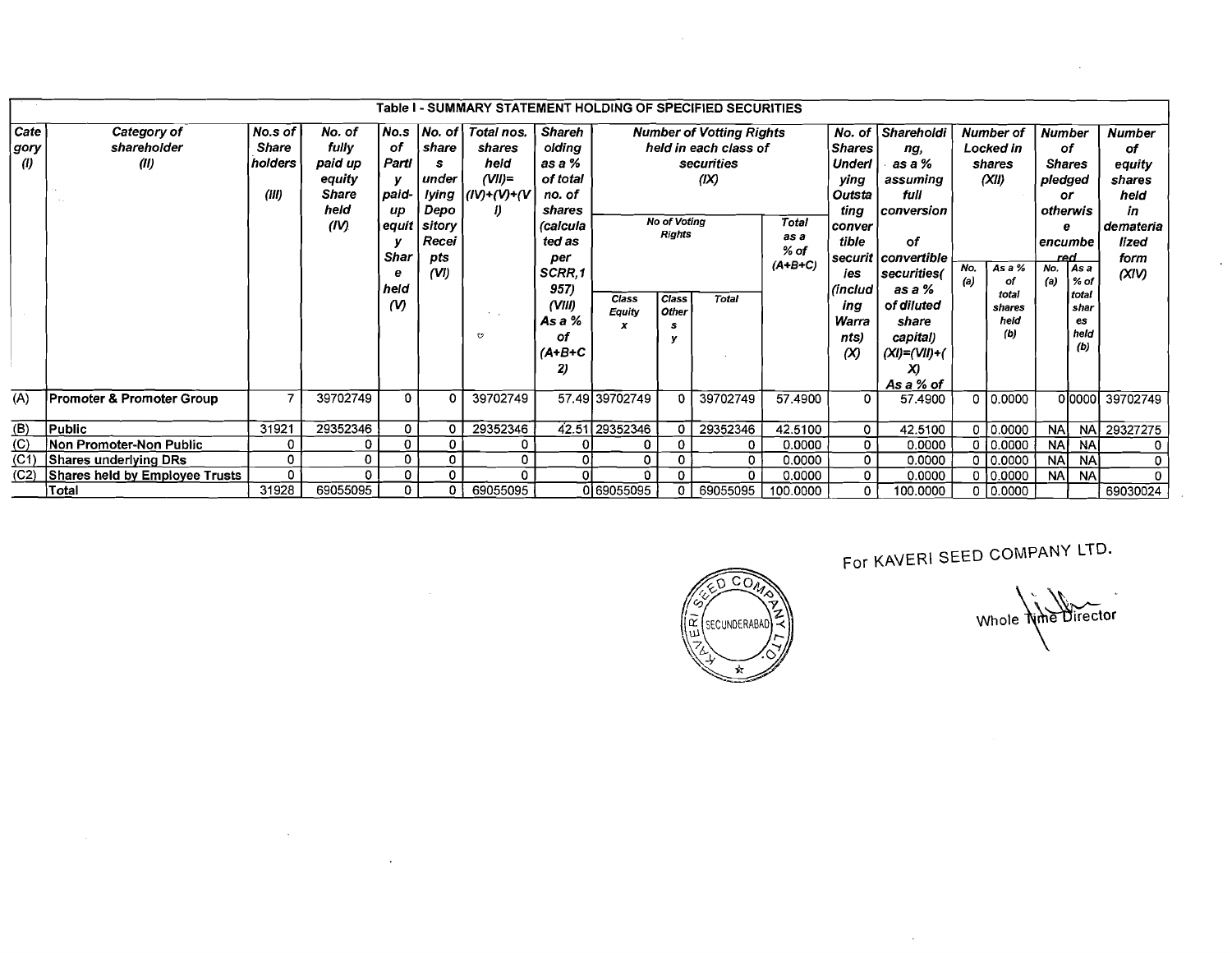|              |                                                                                                                                                                                                                                      |                    |                                               | Table II - STATEMENT SHOWING SHAREHOLDING PATTERN OF THE PROMOTER AND PROMOTER GROUP |                                |                                                                 |                                                                  |                                                                         |                                                                                              |                     |               |                                          |                                                            |                                         |                                                         |                                         |                                                                               |                                                       |                            |
|--------------|--------------------------------------------------------------------------------------------------------------------------------------------------------------------------------------------------------------------------------------|--------------------|-----------------------------------------------|--------------------------------------------------------------------------------------|--------------------------------|-----------------------------------------------------------------|------------------------------------------------------------------|-------------------------------------------------------------------------|----------------------------------------------------------------------------------------------|---------------------|---------------|------------------------------------------|------------------------------------------------------------|-----------------------------------------|---------------------------------------------------------|-----------------------------------------|-------------------------------------------------------------------------------|-------------------------------------------------------|----------------------------|
|              | Category & Name of the<br>shareholders<br>$\langle l \rangle$                                                                                                                                                                        | <b>PAN</b><br>(10) | No of<br><b>Share</b><br>holder<br>s<br>(III) | No of<br>fully<br>paid up<br>equity<br><b>Shares</b><br>held                         | y<br>paid-<br>up<br>equit<br>у | Parti No. of<br>share<br>$\mathbf{s}$<br>under<br>lying<br>Depo | Total nos.<br>shares<br>held<br>$(VII)$ =<br>$(IV)+(V)+(V)$<br>Đ | <b>Sharehold</b><br>ing<br>%<br>calculated<br>as per<br><b>SCRR,195</b> | <b>Number of Voting Rights</b><br>held in each class of<br>securities<br>(1)<br>No of Voting |                     |               | No.<br>of<br>Shar<br>es<br>Unde<br>rlyin | <b>Shareho</b><br>Iding,<br>as a %<br>assumin<br>g<br>full |                                         | <b>Number of</b><br><b>Locked</b> in<br>shares<br>(XII) |                                         | Number of<br><b>Shares</b><br>pledged or<br>otherwise<br>encumbered<br>(XIII) | <b>Number</b><br>of<br>equity<br>shares<br>held<br>in |                            |
|              |                                                                                                                                                                                                                                      |                    |                                               | (IV)                                                                                 | <b>Shar</b><br>e<br>held       | sitory<br>Recei<br>pts                                          |                                                                  | 7<br>As a % of<br>$(A+B+C2)$                                            |                                                                                              | <b>Rights</b>       |               | <b>Total</b><br>as a<br>% of             | g<br>Outst<br>ating                                        | conversi<br>on<br>of                    |                                                         |                                         |                                                                               |                                                       | demateria<br>lized<br>form |
|              |                                                                                                                                                                                                                                      |                    |                                               |                                                                                      | $\omega$                       | (M)                                                             |                                                                  | (VIII)                                                                  | Class<br>Equity                                                                              | Class<br>Other<br>s | Total         | $(A+B+C)$                                | conv<br>ertibl<br>е<br>secu                                | converti<br>ble<br>securitie<br>s(as a  | No.<br>(a)                                              | As a %<br>of<br>total<br>shares<br>held | No.<br>(a)                                                                    | As a % of<br>total<br>shares<br>held<br>(b)           | (XIV)                      |
| $\mathbf{1}$ | lIndian                                                                                                                                                                                                                              |                    |                                               |                                                                                      |                                |                                                                 |                                                                  |                                                                         |                                                                                              |                     |               |                                          |                                                            |                                         |                                                         |                                         |                                                                               |                                                       |                            |
|              | (a) Individuals/Hindu undivided Family                                                                                                                                                                                               |                    |                                               |                                                                                      |                                |                                                                 |                                                                  |                                                                         |                                                                                              |                     |               |                                          |                                                            |                                         |                                                         |                                         |                                                                               |                                                       |                            |
|              | <b>G V BHASKAR RAO (HUF)</b>                                                                                                                                                                                                         | AAAHG6<br>481R     |                                               | 11240645                                                                             | 0l                             | ΩI                                                              | 11240645                                                         | 16.2800                                                                 | 11240645                                                                                     |                     | 0 11240645    | 16.2800                                  | O                                                          | 16.2800                                 |                                                         | 010.0000                                | n                                                                             | 0.0000                                                | 11240645                   |
|              | <b>GUNDAVARAM VENKATA</b><br><b>BHASKAR RAO</b>                                                                                                                                                                                      | AARPG8<br>379F     |                                               | 6031990                                                                              | ΩI                             | 0l                                                              | 6031990                                                          | 8.7400                                                                  | 6031990                                                                                      | U                   | 6031990       | 8.7400                                   |                                                            | 8.7400                                  | οI                                                      | 0.0000                                  | $\Omega$                                                                      | 0.0000                                                | 6031990                    |
|              | VANAJA DEVI GUNDAVARAM                                                                                                                                                                                                               | AHBPG5<br>812G     |                                               | 15775050                                                                             | 0l                             | Ől                                                              | 15775050                                                         | 22.8400                                                                 | 15775050                                                                                     | 0l                  | 15775050      | 22.8400                                  | οI                                                         | 22.8400                                 |                                                         | 0 0.0000                                | 0                                                                             | 0.0000                                                | 15775050                   |
|              | <b>PAVAN GUNDAVARAM</b>                                                                                                                                                                                                              | ABTPG8             |                                               | 2509000                                                                              | $\vert 0 \vert$                | οI                                                              | 2509000                                                          | 3.6333                                                                  | 2509000                                                                                      | n                   | 2509000       | 3.6333                                   | $\Omega$                                                   | 3.6333                                  |                                                         | 0 0.0000                                | 0                                                                             | 0.0000                                                | 2509000                    |
|              | <b>VENUMANOHAR RAO RANGINENI ACGPR6</b>                                                                                                                                                                                              | 869N               |                                               | 2117849                                                                              | $\overline{0}$                 | ΩI                                                              | 2117849                                                          | 3.0700                                                                  | 2117849                                                                                      | n                   | 2117849       | 3.0700                                   |                                                            | 3.0700                                  |                                                         | 0 0.0000                                | - Ol                                                                          | 0.0000                                                | 2117849                    |
|              | VAMSHEEDHAR CHENNAMANENI ADVPC1                                                                                                                                                                                                      | 241M               |                                               | 1099320                                                                              | 0                              | 0l                                                              | 1099320                                                          | 1.5900                                                                  | 1099320                                                                                      | o                   | 1099320       | 1.5900                                   |                                                            | 1.5900                                  |                                                         | 0 0.0000                                | n                                                                             | 0.0000                                                | 1099320                    |
|              | MITHUN CHAND CHENNAMANENI                                                                                                                                                                                                            | AFRPC8<br>969E     |                                               | 928895                                                                               | $\Omega$                       | οl                                                              | 928895                                                           | 1.3400                                                                  | 928895                                                                                       | o                   | 928895        | 1.3400                                   | 01                                                         | 1.3400                                  |                                                         | 0 0.0000                                | 0                                                                             | 0.0000                                                | 928895                     |
|              | Total                                                                                                                                                                                                                                |                    | 7                                             | 39702749                                                                             | $\mathbf{0}$                   | ٥I                                                              | 39702749                                                         | 57,4900                                                                 | 39702749                                                                                     |                     | 0 39702749    | 57.4900                                  | 0I.                                                        | 57.4900                                 |                                                         | 0 0.0000                                | 01                                                                            | 0.0000                                                | 39702749                   |
|              | (b) Central Government/ State Government(s)                                                                                                                                                                                          |                    | οI                                            | 0                                                                                    | $\mathbf{0}$                   | οl                                                              | -01                                                              | 0.0000                                                                  | 0                                                                                            | οI                  | 01            | 0.0000                                   | ΩI                                                         | 0.0000                                  |                                                         | 0 0.0000                                | ΩL                                                                            | 0.0000                                                |                            |
|              | Total                                                                                                                                                                                                                                |                    | οĪ                                            | οl                                                                                   | 0                              | ol                                                              | οl                                                               | 0.0000                                                                  | ٥l                                                                                           | ٥l                  | ٥l            | 0.0000                                   | οl                                                         | 0.0000                                  |                                                         | 0 0.0000                                | ٥I                                                                            | 0.0000                                                | $\mathbf{0}$               |
|              | (c) Financial Institutions/ Banks                                                                                                                                                                                                    |                    |                                               |                                                                                      |                                |                                                                 |                                                                  |                                                                         |                                                                                              |                     |               |                                          |                                                            |                                         |                                                         |                                         |                                                                               |                                                       |                            |
|              |                                                                                                                                                                                                                                      |                    | 0I                                            | 0                                                                                    | 0                              | οı                                                              | οI                                                               | 0.0000                                                                  | 0                                                                                            | ŋ.                  | ΩI            | 0.0000                                   | 01                                                         | 0.0000                                  |                                                         | 0 0.0000                                | 01                                                                            | 0.0000                                                |                            |
|              | Total                                                                                                                                                                                                                                |                    | $\overline{\mathbf{0}}$                       | 0l                                                                                   | οl                             | ٥I                                                              | 0l                                                               | 0.0000                                                                  | 0ł                                                                                           | ٥l                  | 0             | 0.0000                                   | ٥l                                                         | 0.0000                                  |                                                         | 0 0.0000                                | Ωl                                                                            | 0.0000                                                |                            |
|              | Sub-Total (A)(1)                                                                                                                                                                                                                     |                    | 71                                            | 39702749                                                                             | -ol                            | οl                                                              | 39702749                                                         |                                                                         | 57.4900 39702749                                                                             |                     | $0$ 39702749  | 57.4900                                  | οI                                                         | 57.4900                                 |                                                         | 0 0.0000                                | 01                                                                            |                                                       | $0.0000$ 39702749          |
| $\mathbf{2}$ | Foreign                                                                                                                                                                                                                              |                    |                                               |                                                                                      |                                |                                                                 |                                                                  |                                                                         |                                                                                              |                     |               |                                          |                                                            |                                         |                                                         |                                         |                                                                               |                                                       |                            |
|              | (a) Individuals (Non-Resident Individuals/ Foreign Individuals)                                                                                                                                                                      |                    | 0                                             | 0l                                                                                   | 0                              | 01                                                              | 0I                                                               | 0.0000                                                                  | $\overline{0}$                                                                               | ٥I                  |               | 0.0000                                   |                                                            | 0.0000                                  |                                                         | $0$ 0.0000                              | ΩL                                                                            | 0.0000                                                |                            |
|              | Total                                                                                                                                                                                                                                |                    | ol                                            | $\Omega$                                                                             | $\Omega$                       | ٥l                                                              | ٥l                                                               | 0.0000                                                                  | $\Omega$                                                                                     | ۵I                  | n             | 0.0000                                   | 0                                                          | 0.0000                                  |                                                         | 0 0.0000                                | οI                                                                            | 0.0000                                                |                            |
|              | (b) Government                                                                                                                                                                                                                       |                    |                                               |                                                                                      |                                |                                                                 |                                                                  |                                                                         |                                                                                              |                     |               |                                          |                                                            |                                         |                                                         |                                         |                                                                               |                                                       |                            |
|              |                                                                                                                                                                                                                                      |                    | 0                                             | 0                                                                                    | $\Omega$                       | οI                                                              | 0                                                                | 0.0000                                                                  | 01                                                                                           | οl                  | 01            | 0.0000                                   | 01                                                         | 0.0000                                  |                                                         | 0 0.0000                                | οI                                                                            | 0.0000                                                | o                          |
|              | Total                                                                                                                                                                                                                                |                    | oΤ                                            | οŀ                                                                                   | $\Omega$                       | ٥l                                                              | ٥I                                                               | 0.0000                                                                  | ٥l                                                                                           | 이                   | Ωł            | 0.0000                                   | 0l                                                         | 0.0000                                  |                                                         | $\overline{0}$ 0.0000                   | 0                                                                             | 0.0000                                                | $\Omega$                   |
| (c)          | <i><b>Institutions</b></i>                                                                                                                                                                                                           |                    |                                               |                                                                                      |                                |                                                                 |                                                                  |                                                                         |                                                                                              |                     |               |                                          |                                                            |                                         |                                                         |                                         |                                                                               |                                                       |                            |
|              |                                                                                                                                                                                                                                      |                    | 01                                            | 0l                                                                                   | οl                             | 0I                                                              | ٥l                                                               | 0.0000                                                                  | $\overline{0}$                                                                               | ٥I                  | ΩI            | 0.0000                                   | οI                                                         | 0.0000                                  |                                                         | 0 0.0000                                | 01                                                                            | 0.0000                                                | 0                          |
|              | Total                                                                                                                                                                                                                                |                    | 01                                            | οI                                                                                   | 0                              | 0                                                               | 0                                                                | 0.0000                                                                  | 0I                                                                                           | οí                  | 0             | 0.0000                                   | 0                                                          | 0.0000                                  |                                                         | $ 0 $ 0.0000                            |                                                                               | 0 0.0000                                              | 0                          |
|              | (d) Foreign Portfolio Investor                                                                                                                                                                                                       |                    | ΟI                                            |                                                                                      | 0                              |                                                                 | 0                                                                | 0.0000                                                                  |                                                                                              |                     |               |                                          |                                                            |                                         |                                                         | 0 0.0000                                |                                                                               |                                                       |                            |
|              | Total                                                                                                                                                                                                                                |                    | ٥I                                            | $\mathbf{0}$                                                                         | Ωl                             | ٥I                                                              | 0                                                                | 0.0000                                                                  | Ω                                                                                            | ٥l                  |               | 0.0000<br>0.0000                         | $\mathbf{0}$                                               | 0.0000<br>0.0000                        |                                                         | 0 0.0000                                |                                                                               | 0.0000<br>0.0000                                      |                            |
|              | Sub-Total (A)(2)                                                                                                                                                                                                                     |                    | ٥l                                            | O                                                                                    | 0                              |                                                                 | $\mathbf{0}$                                                     | 0.0000                                                                  | 0                                                                                            | ٥l                  |               | 0.0000                                   | $\mathbf{0}$                                               | 0.0000                                  |                                                         | 0 0.0000                                |                                                                               | 0.0000                                                |                            |
|              | <b>Total Shareholding of Promoter</b><br>and Promoter Group (A) =<br>(A)(1)+(A)(2)                                                                                                                                                   |                    |                                               | 39702749                                                                             | $\mathbf{0}$                   |                                                                 | 39702749                                                         |                                                                         | 57.4900 39702749                                                                             | 01                  | 39702749<br>O | 57.4900<br>TOMON                         | οI                                                         | 57.4900<br>For KAVERI SEED COMPANY UTD. |                                                         | $ 0 $ 0.0000                            | 0                                                                             |                                                       | $0.0000$ 39702749          |
|              |                                                                                                                                                                                                                                      |                    |                                               |                                                                                      |                                |                                                                 |                                                                  |                                                                         |                                                                                              |                     |               |                                          |                                                            |                                         |                                                         |                                         |                                                                               |                                                       |                            |
|              | Details of Shares which remain unclaimed may be given hear along with details such as number of shareholders, outstanding shares held in demat/unclaimed suspense accepting of pusing rights which are frozen etc.                   |                    |                                               |                                                                                      |                                |                                                                 |                                                                  |                                                                         |                                                                                              |                     |               |                                          |                                                            |                                         |                                                         |                                         |                                                                               |                                                       |                            |
| Note:        | (1) PAN would not be displayed on website of Stock Exchange(s).<br>, (2) The term "Encumbrance" has the same meaning as assigned under regulation 28(3) of SEBI (Substantial Acquisition of Shares and Takeovers) Regulations, 2011) |                    |                                               |                                                                                      |                                |                                                                 |                                                                  |                                                                         |                                                                                              |                     | ل را          |                                          |                                                            |                                         |                                                         |                                         |                                                                               | Whold Time Director                                   |                            |
|              |                                                                                                                                                                                                                                      |                    |                                               |                                                                                      |                                |                                                                 |                                                                  |                                                                         |                                                                                              |                     |               |                                          |                                                            |                                         |                                                         |                                         |                                                                               |                                                       |                            |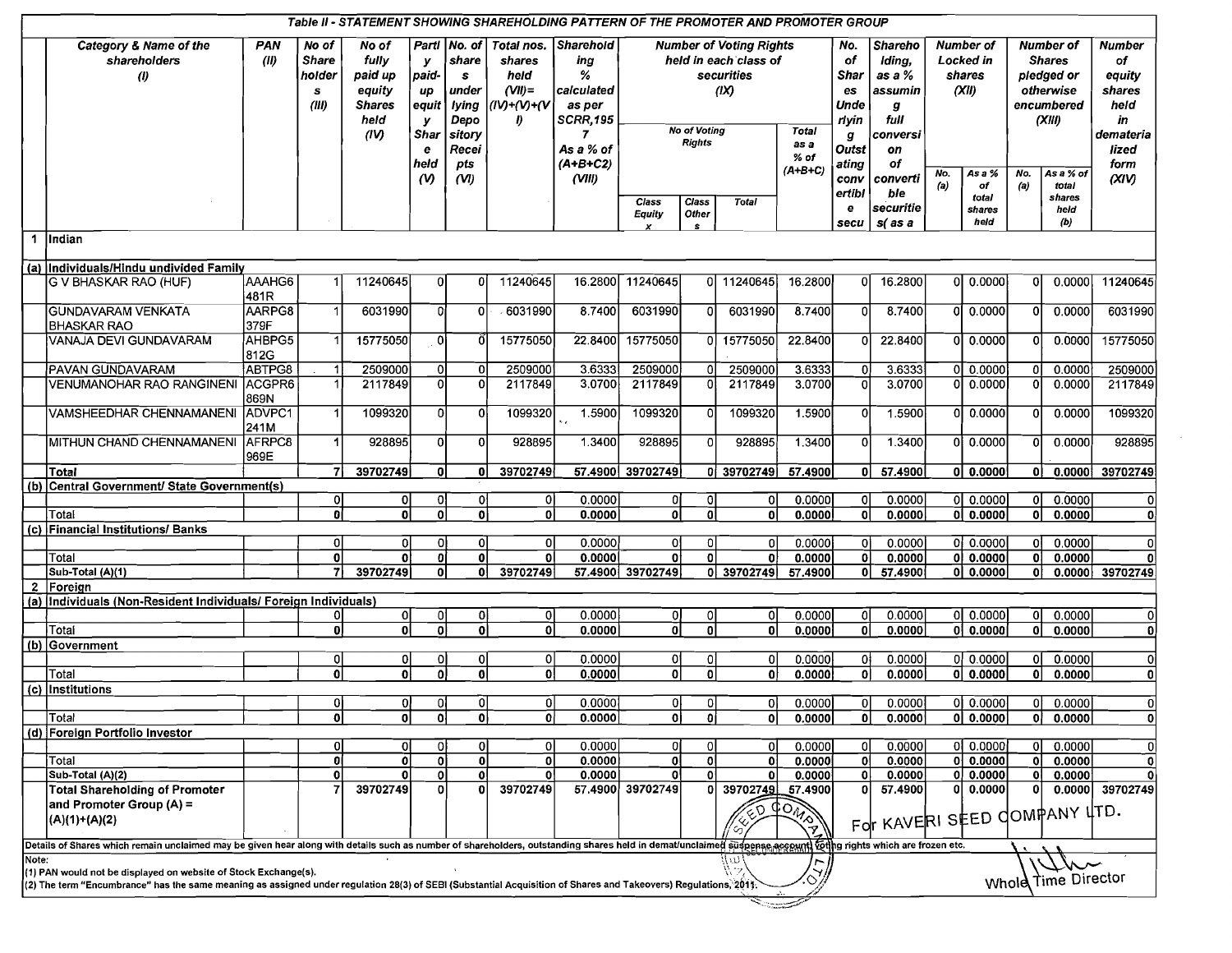|                       |                                                                                                                       |             |                                                     |                                                                      |                                                                                 |                                       | Table III - STATEMENT SHOWING SHAREHOLDING PATTERN OF THE PUBLIC SHAREHOLDER |                                                                               |                        |                                                                                                                                                               |                          |                                            |                                  |                                                                                            |                |                                               |                               |                                                                                      |                                                                             |
|-----------------------|-----------------------------------------------------------------------------------------------------------------------|-------------|-----------------------------------------------------|----------------------------------------------------------------------|---------------------------------------------------------------------------------|---------------------------------------|------------------------------------------------------------------------------|-------------------------------------------------------------------------------|------------------------|---------------------------------------------------------------------------------------------------------------------------------------------------------------|--------------------------|--------------------------------------------|----------------------------------|--------------------------------------------------------------------------------------------|----------------|-----------------------------------------------|-------------------------------|--------------------------------------------------------------------------------------|-----------------------------------------------------------------------------|
|                       | Category & Name of the<br>shareholders<br>$\left( l\right)$                                                           | PAN<br>(11) | No.s<br>of<br><b>Share</b><br>holder<br>s.<br>(III) | No. of<br>fully<br>paid up<br>equity<br><b>Share</b><br>held<br>(IV) | Partly   No.s<br>paid-<br>up<br>equity<br><b>Share</b><br>held<br>$\mathcal{N}$ | of<br>shar<br>es<br>rlyin<br>g<br>Dep | Total nos.<br>shares<br>held<br>$(VII)=$<br>unde   (IV) + (V) + (VI          | Sharehol<br>ding<br>%<br>calculate<br>d as per<br>SCRR,19<br>57)<br>As a % of |                        | <b>Number of Voting Rights</b><br>held in each class of<br>securities<br>Underly<br>(IX)<br>Outstati<br><b>No of Voting</b><br>Total<br><b>Rights</b><br>as a |                          |                                            |                                  | <b>Total</b><br>Shareholdi<br>ng,<br>as a %<br>assuming<br>full<br><i>conversion</i><br>οf |                | <b>Number of</b><br>Locked in shares<br>(XII) |                               | <b>Number of</b><br><b>Shares</b><br>pledged or<br>otherwise<br>encumbered<br>(XIII) | <b>Number</b><br>οf<br>equity<br>shares<br>held<br>in<br>demateri<br>alized |
|                       |                                                                                                                       |             |                                                     |                                                                      |                                                                                 | osito<br>ry<br>Rece<br>ipts<br>(VI)   |                                                                              | $(A+B+C2)$<br>(VIII)                                                          | <b>Class</b><br>Equity | Class<br><b>Others</b>                                                                                                                                        | <b>Total</b>             | $%$ of<br>Total<br>Voting<br><b>Rights</b> | securiti<br>es<br>(includi<br>ng | convertible<br>securities(<br>as a<br>percentage<br>Warrant of diluted                     | No.<br>(a)     | As a % of<br>total<br>shares held<br>(b)      | No.<br>(Not<br>appli<br>cable | Asa%<br>οf<br>total<br>shares<br>held                                                | form<br>(XIV)                                                               |
|                       | 1 Institutions                                                                                                        |             |                                                     |                                                                      |                                                                                 |                                       |                                                                              |                                                                               |                        |                                                                                                                                                               |                          |                                            |                                  |                                                                                            |                |                                               |                               |                                                                                      |                                                                             |
|                       | (a) Mutual Funds                                                                                                      |             | 10 <sup>1</sup>                                     | 6376550                                                              | -01                                                                             | 0                                     | 6376550                                                                      | 9.2340                                                                        | 6376550                | ٥I                                                                                                                                                            | 6376550                  | 9.2340                                     | 0l                               | 9.2340                                                                                     | 0              | 0.0000                                        | <b>NA</b>                     | <b>NAI</b>                                                                           | 6376550                                                                     |
|                       |                                                                                                                       |             | 6                                                   | 1088679                                                              | ٥l                                                                              | $\Omega$                              | 1088679                                                                      | 1.5765                                                                        | 1088679                |                                                                                                                                                               | 1088679                  | 1.5765                                     | $\Omega$                         | 1.5765                                                                                     | οl             | 0.0000                                        | <b>NA</b>                     | <b>NA</b>                                                                            | 1088679                                                                     |
|                       | ICICI PRUDENTIAL MULTICAP FUND                                                                                        | AAAAI0038F  |                                                     | 905071                                                               | $\Omega$                                                                        | $\Omega$                              | 905071                                                                       | 1.3107                                                                        | 905071                 |                                                                                                                                                               | 905071                   | 1.3107                                     | οI                               | 1.3107                                                                                     | ol             | 0.0000                                        | <b>NA</b>                     | <b>NA</b>                                                                            | 905071                                                                      |
|                       | BIRLA SUN LIFE TRUSTEE COMPANY<br>PRIVATE LIMITED AC BIRLA SUN LIFE<br><b>BALANCED 95 FUND</b>                        | AAATB0102C  |                                                     | 2828000                                                              | $\Omega$                                                                        | $\Omega$                              | 2828000                                                                      | 4.0953                                                                        | 2828000                |                                                                                                                                                               | 2828000                  | 4.0953                                     | $\Omega$                         | 4.0953                                                                                     | οl             | 0.0000                                        | <b>NA</b>                     | <b>NA</b>                                                                            | 2828000                                                                     |
|                       | HDFC TRUSTEE COMPANY LIMITED A/C<br>HDFC BALANCED FUND                                                                | AAATH1809A  |                                                     | 844500                                                               | $\Omega$                                                                        | -O                                    | 844500                                                                       | 1.2229                                                                        | 844500                 | $\Omega$                                                                                                                                                      | 844500                   | 1.2229                                     | $\Omega$                         | 1.2229                                                                                     | οl             | 0.0000                                        | <b>NA</b>                     | <b>NA</b>                                                                            | 844500                                                                      |
|                       | SBI TAX ADVANTAGE FUND SERIES III                                                                                     | AABTS6407Q  |                                                     | 710300                                                               | $\Omega$                                                                        | $\mathbf 0$                           | 710300                                                                       | 1.0286                                                                        | 710300                 | $\Omega$                                                                                                                                                      | 710300                   | 1.0286                                     | ٥I                               | 1.0286                                                                                     | οl             | 0.0000                                        | <b>NA</b>                     | <b>NA</b>                                                                            | 710300                                                                      |
|                       | (b) Venture Capital Funds                                                                                             |             | οł                                                  | 0                                                                    | $\Omega$                                                                        | $\mathbf{0}$                          | $\Omega$                                                                     | 0.0000                                                                        | $\Omega$               | Ωf                                                                                                                                                            | o                        | 0.0000                                     | $\Omega$                         | 0.0000                                                                                     | $\overline{0}$ | 0.00001                                       | <b>NA</b>                     | <b>NA</b>                                                                            |                                                                             |
|                       | (c) Alternate Investment Funds                                                                                        |             | nl                                                  | ۵İ                                                                   | n                                                                               | $\Omega$                              | $\Omega$                                                                     | 0.0000                                                                        | $\Omega$               | $\mathbf{0}$                                                                                                                                                  |                          | 0.0000                                     | ol                               | 0.0000                                                                                     | 0l             | 0.00001                                       | <b>NA</b>                     | <b>NA</b>                                                                            |                                                                             |
|                       | (d) Foreign Venture Capital Investors                                                                                 |             | 0.                                                  | $\Omega$<br>n                                                        | οl<br>O                                                                         | $\mathbf{0}$<br>$\overline{0}$        | $\Omega$<br>$\Omega$                                                         | 0.0000                                                                        | $\Omega$<br>$\Omega$   | ٥I<br>O,                                                                                                                                                      |                          | 0.0000                                     | ol                               | 0.0000                                                                                     | 0              | 0.00001                                       | <b>NA</b>                     | NA.<br><b>NA</b>                                                                     |                                                                             |
|                       | (e) Foreign Portfolio Investors<br>(f) Financial Institutions/ Banks                                                  |             | .oI                                                 | 30483                                                                | $\Omega$                                                                        | $\mathbf{0}$                          | 30483                                                                        | 0.0000<br>0.0441                                                              | 30483                  | ٥I                                                                                                                                                            | 30483                    | 0.0000<br>0.0441                           | 0<br>οl                          | 0.0000<br>0.0441                                                                           | -ol<br>-ol     | 0.00001<br>0.0000                             | <b>NA</b><br><b>NA</b>        | <b>NA</b>                                                                            | 30483                                                                       |
|                       | (g) Insurance Companies                                                                                               |             | ol                                                  |                                                                      | $\Omega$                                                                        | $\mathbf{0}$                          |                                                                              | 0.0000                                                                        | O                      | $\Omega$                                                                                                                                                      |                          | 0.0000                                     | ol                               | 0.0000                                                                                     | $\overline{0}$ | 0.00001                                       | <b>NA</b>                     | <b>NA</b>                                                                            |                                                                             |
|                       | (h) Provident Funds/ Pension Funds                                                                                    |             | $\Omega$                                            | n                                                                    | $\Omega$                                                                        | 0                                     | $\Omega$                                                                     | 0.0000                                                                        | 0                      | ٥l                                                                                                                                                            |                          | 0.0000                                     | ol                               | 0.0000                                                                                     |                | 0l<br>0.0000                                  | <b>NA</b>                     | <b>NA</b>                                                                            |                                                                             |
|                       | (i) Any Others (FII'S)                                                                                                |             | 52                                                  | 13581293                                                             | 0l                                                                              | οl                                    | 13581293                                                                     | 19.6673                                                                       | 13581293               | 0I                                                                                                                                                            | 13581293                 | 19.6673                                    | ٥l                               | 19.6673                                                                                    | ol             | 0.0000                                        | <b>NA</b>                     |                                                                                      | NA 13581293                                                                 |
|                       |                                                                                                                       |             | 59                                                  | 5981556                                                              | $\circ$                                                                         | 0                                     | 5981556                                                                      | 8.6620                                                                        | 5981556                | οI                                                                                                                                                            | 5981556                  | 8.6620                                     | σĪ                               | 8.6620                                                                                     | 0              | 0.0000                                        | <b>NA</b>                     | NA.                                                                                  | 5981556                                                                     |
|                       | KUWAIT INVESTMENT AUTHORITY FUND 226                                                                                  | AAATK3858Q  |                                                     | 1311447                                                              | $\Omega$                                                                        | $\Omega$                              | 1311447                                                                      | 1.8991                                                                        | 1311447                |                                                                                                                                                               | 1311447                  | 1.8991                                     | $\Omega$                         | 1.8991                                                                                     | ol             | 0.0000                                        | <b>NA</b>                     | <b>NA</b>                                                                            | 1311447                                                                     |
|                       | FRANKLIN TEMPLETON INVESTMENT FUNDS AABCT5310J                                                                        |             |                                                     | 1497989                                                              | ٥l                                                                              | $\Omega$                              | 1497989                                                                      | 2.1693                                                                        | 1497989                |                                                                                                                                                               | 1497989                  | 2.1693                                     | οI                               | 2.1693                                                                                     | 0l             | 0.0000                                        | <b>NA</b>                     | <b>NA</b>                                                                            | 1497989                                                                     |
|                       | <b>ASHOKA PTE LTD</b>                                                                                                 | AAKCA5986C  |                                                     | 4790301                                                              | Ωl                                                                              | $\Omega$                              | 4790301                                                                      | 6.9369                                                                        | 4790301                |                                                                                                                                                               | 4790301                  | 6.9369                                     | $\Omega$                         | 6.9369                                                                                     | 0l             | 0.0000                                        | <b>NA</b>                     | <b>NAI</b>                                                                           | 4790301                                                                     |
|                       | SUB TOTAL (B)(1)                                                                                                      |             | 76 I                                                | 19988326                                                             | ٥i                                                                              | $\mathbf{0}$                          | 19988326                                                                     | 28.9455                                                                       | 19988326               |                                                                                                                                                               | 0 19988326               | 28.9455                                    | $\Omega$                         | 28.9455                                                                                    |                | 0I<br>0.0000                                  | <b>NA</b>                     |                                                                                      | NA 19988326                                                                 |
| $\overline{2}$<br>(a) | Central / State government(s)<br>Central Government/ State Government(s)                                              |             | $\overline{0}$                                      | $\Omega$                                                             | $\mathbf{0}$                                                                    | $\Omega$                              | $\Omega$                                                                     | 0.0000                                                                        | Ω                      | O                                                                                                                                                             |                          | 0.0000                                     | οĪ                               | 0.0000                                                                                     |                | 0<br>0.0000                                   | <b>NA</b>                     | <b>NA</b>                                                                            |                                                                             |
|                       | SUB TOTAL (B)(2)                                                                                                      |             | $\mathbf{0}$                                        | n                                                                    | $\Omega$                                                                        | n                                     | $\Omega$                                                                     | 0.0000                                                                        | 0l                     | Ωİ                                                                                                                                                            | 0                        | 0.0000                                     | 0l                               | 0.0000                                                                                     | 0              | 0.0000                                        | <b>NA</b>                     | <b>NA</b>                                                                            |                                                                             |
|                       | 3 Institutions                                                                                                        |             |                                                     |                                                                      |                                                                                 |                                       |                                                                              |                                                                               |                        |                                                                                                                                                               |                          |                                            |                                  |                                                                                            |                |                                               |                               |                                                                                      |                                                                             |
|                       | (a) Central Government/ State Government(s)                                                                           |             | ٥l                                                  | 0                                                                    |                                                                                 | $\Omega$                              | 0                                                                            | 0.0000                                                                        | ٥I                     | ٥l                                                                                                                                                            | $\Omega$                 | 0.0000                                     | 0                                | 0.0000                                                                                     | 0l             | 0.00001                                       | <b>NA</b>                     | <b>NA</b>                                                                            |                                                                             |
|                       | SUB TOTAL (B)(3)                                                                                                      |             | 0Ì                                                  | n                                                                    | O                                                                               | $\Omega$                              | $\Omega$                                                                     | 0.0000                                                                        | 0l                     | οI                                                                                                                                                            | 0l                       | 0.0000                                     | οl                               | 0.0000                                                                                     | 0l             | 0.0000                                        | NAI                           | <b>NA</b>                                                                            |                                                                             |
| (a.                   | 4 Non-institutions<br>Individuals - i. Individual shareholders holding nominal<br>1) share capital up to Rs. 2 lakhs. |             | 30344                                               | 5147999                                                              | 0                                                                               | $\Omega$                              | 5147999                                                                      | 7.4549                                                                        | 5147999                |                                                                                                                                                               |                          | 5427999 7.4549                             |                                  | For KAVERI SEED COMPANY LTDA                                                               |                |                                               |                               |                                                                                      | 5122928                                                                     |
|                       |                                                                                                                       |             |                                                     |                                                                      |                                                                                 |                                       |                                                                              |                                                                               |                        |                                                                                                                                                               | $\alpha$<br>SECUNDERABAD | r<br>אי≺                                   |                                  |                                                                                            |                |                                               |                               | he Time Director                                                                     |                                                                             |

 $\overline{r}$  $\frac{1}{\sqrt{4}}$ 

Whole Time Director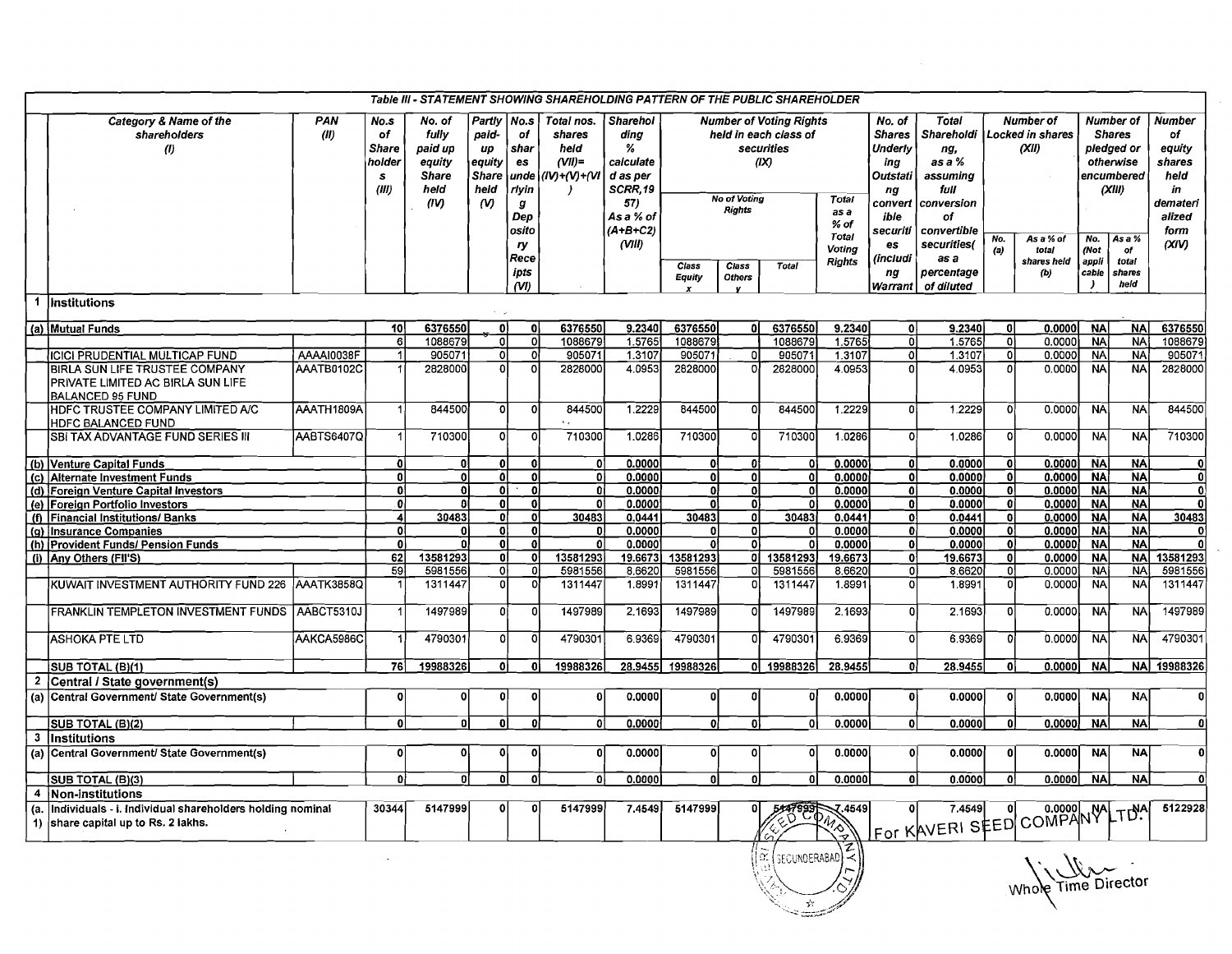| (a.  INDIVIDUAL - ii. Individual shareholders holding nominal<br>2) Share capital in excess of Rs. 2 lakhs.                                                                                                                                                                                  |       | 351001   |  |  | 351001   | 0.5083  | 351001     | 0 I | 351001   | 0.5083   | nı       | 0.5083  |  | 0.00001 | <b>NA</b> | <b>NA</b>  | 351001     |
|----------------------------------------------------------------------------------------------------------------------------------------------------------------------------------------------------------------------------------------------------------------------------------------------|-------|----------|--|--|----------|---------|------------|-----|----------|----------|----------|---------|--|---------|-----------|------------|------------|
|                                                                                                                                                                                                                                                                                              |       |          |  |  |          |         |            |     |          |          |          |         |  |         |           |            |            |
| (b) INBFCs registered with RBI                                                                                                                                                                                                                                                               |       |          |  |  |          | 0.0000  |            |     |          | 0.00001  | 01       | 0.0000  |  | 0.0000  | <b>NA</b> | <b>NA</b>  |            |
| (c) Employee Trusts                                                                                                                                                                                                                                                                          |       |          |  |  |          | 0.0000  |            |     |          | 0.0000   | ٥I       | 0.0000  |  | 0.0000  | <b>NA</b> | <b>NA</b>  |            |
| (d) Overseas Depositories (holding DRs) (balancing figure)                                                                                                                                                                                                                                   |       |          |  |  |          | 0.0000  |            |     |          | 0.00001  |          | 0.0000  |  | 0.0000  | <b>NA</b> | <b>NA</b>  |            |
| (e) Any Others (BODIES CORPORATE)                                                                                                                                                                                                                                                            | 438   | 2323688  |  |  | 2323688  | 3.3650  | 2323688    |     | 2323688  | 3.3650   | $\Omega$ | 3.3650  |  | 0.0000  | <b>NA</b> | <b>NA</b>  | 2323688    |
| (e) Any Others (CLEARING MEMBER)                                                                                                                                                                                                                                                             | 162   | 288278   |  |  | 288278   | 0.4175  | 288278     |     | 288278   | 0.4175   |          | 0.4175  |  | 0.0000  | <b>NA</b> | <b>NA</b>  | 288278     |
| (e) Any Others (NON RESIDENT INDIANS (NRI))                                                                                                                                                                                                                                                  | 881   | 319983   |  |  | 3199831  | 0.4634  | 319983     |     | 319983   | 0.4634   |          | 0.4634  |  | 0.0000  | <b>NA</b> | <b>NA</b>  | 319983     |
| (e) Any Others (OVERSEAS BODIES CORPORATES)                                                                                                                                                                                                                                                  | 17    | 932771   |  |  | 932771   | 1.3508  | 932771     |     | 932771   | 1.3508   | O        | 1.3508  |  | 0.0000  | <b>NA</b> | <b>NA</b>  | 932771     |
| (e) Any Others (TRUSTS)                                                                                                                                                                                                                                                                      |       | 300      |  |  | 300l     | 0.0004  | <b>300</b> |     | 300      | 0.0004   | 01       | 0.0004  |  | 0.0000  | <b>NA</b> | <b>NA</b>  | <b>300</b> |
| <b>SUB TOTAL (B)(4)</b>                                                                                                                                                                                                                                                                      | 31845 | 9364020  |  |  | 9364020  | 13.5602 | 93640201   |     | 9364020  | 13.5602) | 01       | 13.5602 |  | 0.00001 | <b>NA</b> | <b>NA</b>  | 9338949    |
| Total Public Shareholding (B) =<br>$(B)(1)+(B)(2)+(B)(3)$                                                                                                                                                                                                                                    | 31921 | 29352346 |  |  | 29352346 | 42.5057 | 29352346   |     | 29352346 | 42.5057  |          | 42.5057 |  | 0.0000  | <b>NA</b> | <b>NAI</b> | 29327275   |
| Details of the shareholders acting as persons in Concert including their Shareholding (No. and %): 0                                                                                                                                                                                         |       |          |  |  |          |         |            |     |          |          |          |         |  |         |           |            |            |
| Details of Shares which remain unclaimed may be given hear along with details such as number of shareholders, outstanding shares held in demat/unclaimed suspense account, voting rights which are frozen etc.<br>l Note:<br>(1) PAN would not be displayed on website of Stock Exchange(s). |       |          |  |  |          |         |            |     |          |          |          |         |  |         |           |            |            |

(2) The above format needs to be disclosed along with the name of following persons:<br>Institutions/Non Institutions holding more than 1% of total number of shares.

 $\sim$ 

 $\sim 10^{-10}$  km s  $^{-1}$ 

 $\sim$ 

 $\alpha$ 



 $\sim$ 

Whole *Ime* Director